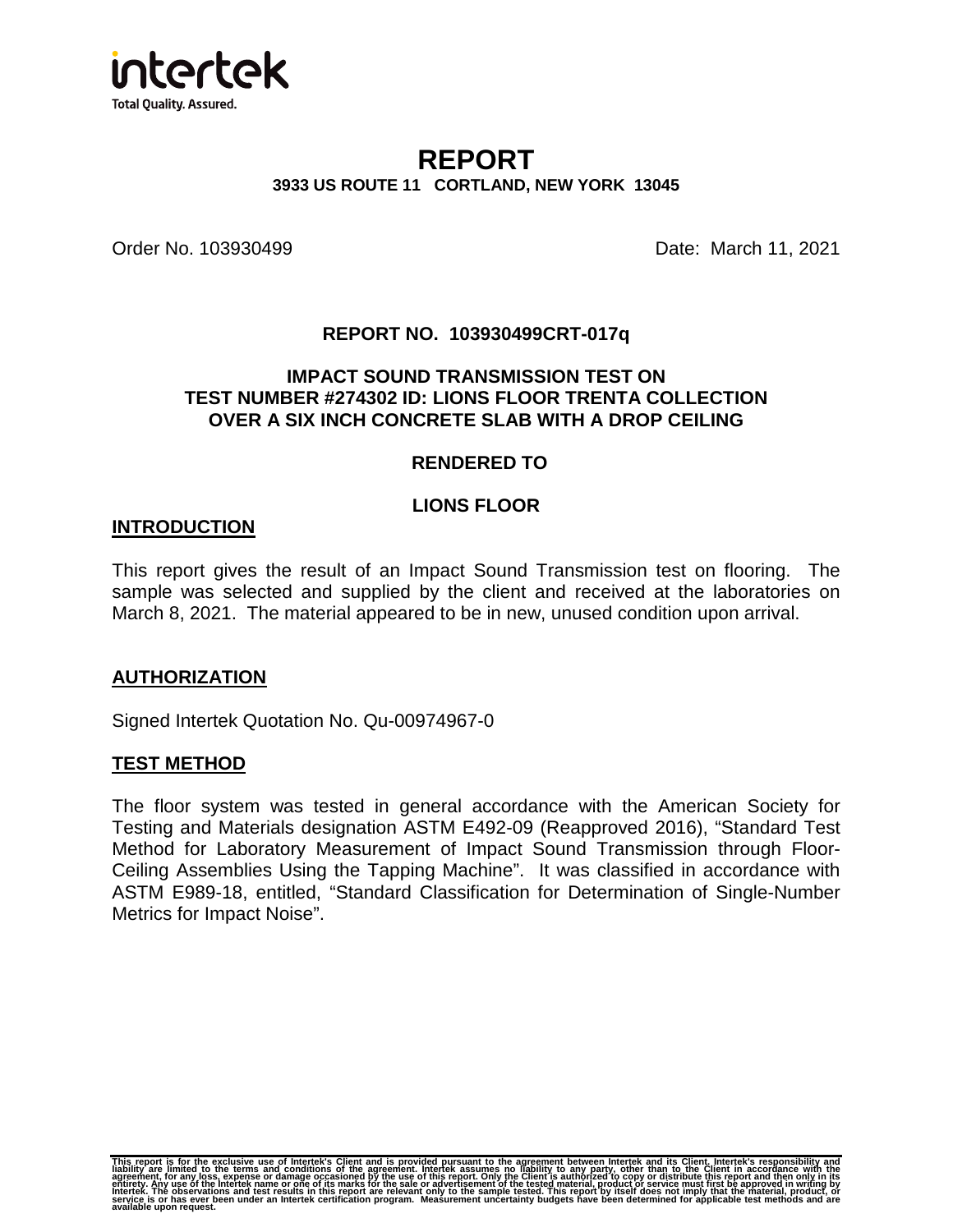

# **GENERAL**

The test method is designed to measure the impact sound transmission performance of a floor-ceiling assembly, in a controlled laboratory environment. A standard tapping machine (Bruel & Kjaer Type 3207) was placed at four positions on the test floor that forms the horizontal separation between two rooms, one directly above the other. The data obtained was normalized to a reference room absorption of 10 square meters in accordance with the test method.

The standard also prescribes a single-figure classification rating called "Impact Insulation Class, IIC" which can be used by architects, builders and code authorities for acoustical design purposes in building construction.

The IIC is obtained by matching a standard reference contour to the plotted normalized one-third octave band sound pressure levels at each test frequency. The greater the IIC rating, the lower the impact sound transmission through the floor-ceiling assembly.

## **DESCRIPTION OF THE FLOOR/CEILING ASSEMBLY**

The floor/ceiling assembly system consisted of a 6 inch thick concrete floor with a drop ceiling below forming the horizontal separation between two rooms, one directly above the other. The drop ceiling consisted of 14 inch deep steel bar joists spaced 38 inches on center. The ceiling construction consisted of 2 x 4 inch wood bolted to the bar joists. The 2 x 4 inch wood was spaced 24 inches on center. Resilient channels (1/2 inch single leaf) were positioned on 16 inch centers between the furring strips and the 1/2 inch gypsum board. Sound attenuation batts (U.S.G. Thermofiber), four (4) inches in thickness were placed between the joists in the formed cavity. The receiving room below measured 1440 cubic feet.

### **DESCRIPTION OF TEST SPECIMEN**

The test specimen consisted of Test Number 274302 ID: Lions Floor Trenta Collection. The locking flooring planks with resilient backing measured 230 mm wide by 1540 mm long by 6.5 mm thick and weighed 10.99 kg/m<sup>2</sup>.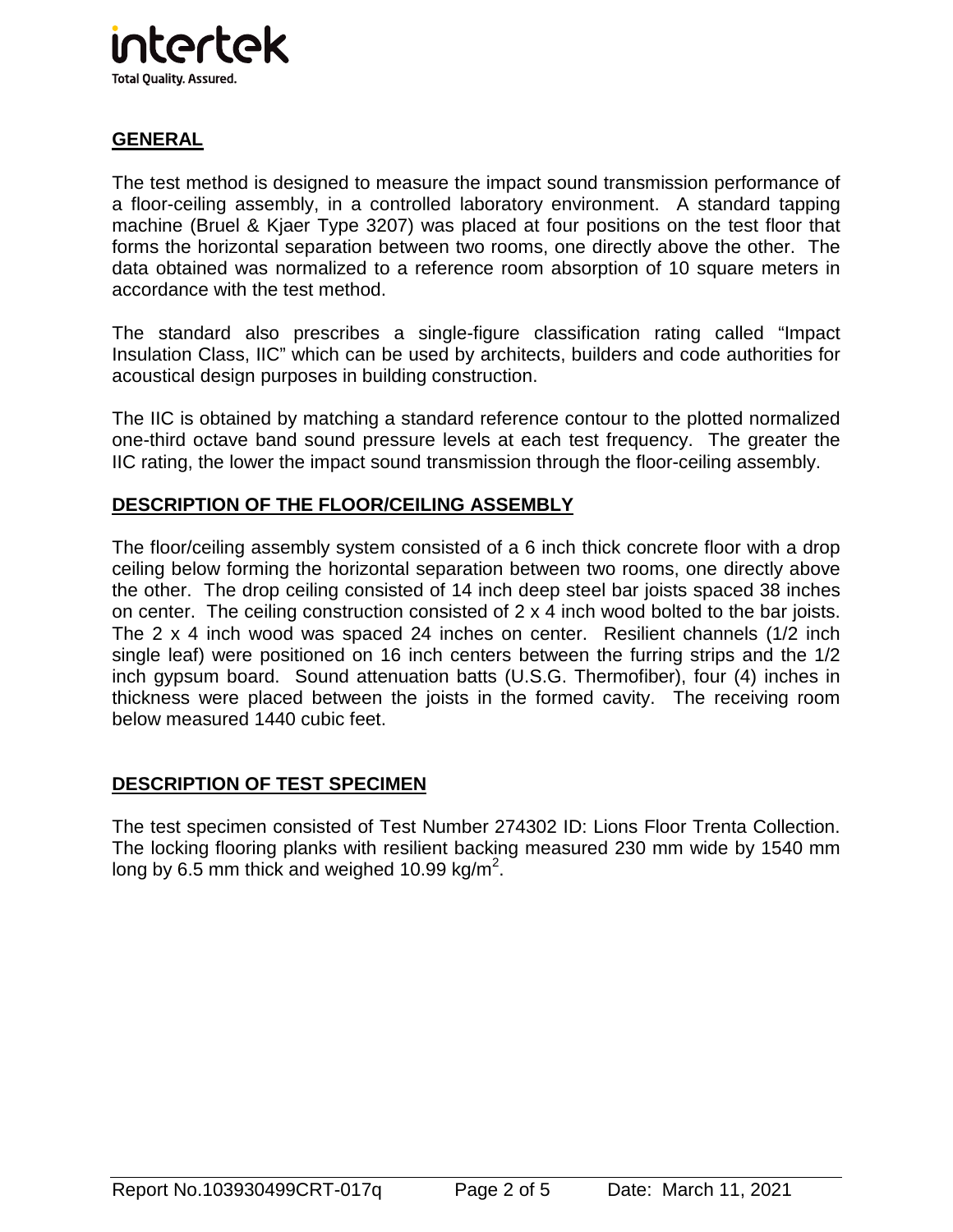

## **RESULTS OF TEST**

The data obtained in the room below the panel normalized to  $A_0 = 10$  square meters, is as follows:

| 1/3 Octave Band<br>Center<br>Frequency<br><u>Hertz</u> | <b>TEST NUMBER #274302 ID: LIONS FLOOR</b><br><b>TRENTA COLLECTION</b><br>1/3 Octave Band Sound Pressure<br>Level dB re 0.0002 Microbar |
|--------------------------------------------------------|-----------------------------------------------------------------------------------------------------------------------------------------|
| 100                                                    | 54                                                                                                                                      |
| 125                                                    | 56                                                                                                                                      |
| 160                                                    | 55                                                                                                                                      |
| 200                                                    | 56                                                                                                                                      |
| 250                                                    | 55                                                                                                                                      |
| 315                                                    | 54                                                                                                                                      |
| 400                                                    | 52                                                                                                                                      |
| 500                                                    | 51                                                                                                                                      |
| 630                                                    | 49                                                                                                                                      |
| 800                                                    | 46                                                                                                                                      |
| 1000                                                   | 41                                                                                                                                      |
| 1250                                                   | 37                                                                                                                                      |
| 1600                                                   | 33                                                                                                                                      |
| 2000                                                   | 28                                                                                                                                      |
| 2500                                                   | 25                                                                                                                                      |
| 3150                                                   | 18                                                                                                                                      |
| Impact<br><b>Insulation Class</b><br>(III)             | 61                                                                                                                                      |

### PRECISION

The 95% uncertainty level for each tapping machine location is less than 3 dB for the 1/3 octave bands centered in the range from 100 to 400 Hz and less than 2.5 dB for the bands centered in the range from 500 to 3150 Hz.

For the floor/ceiling construction, the 95% uncertainty limits  $(\triangle L_n)$  for the normalized sound pressure levels were determined to be less than 2 dB for the 1/3 octave bands centered in the range from 100 to 3150 Hz.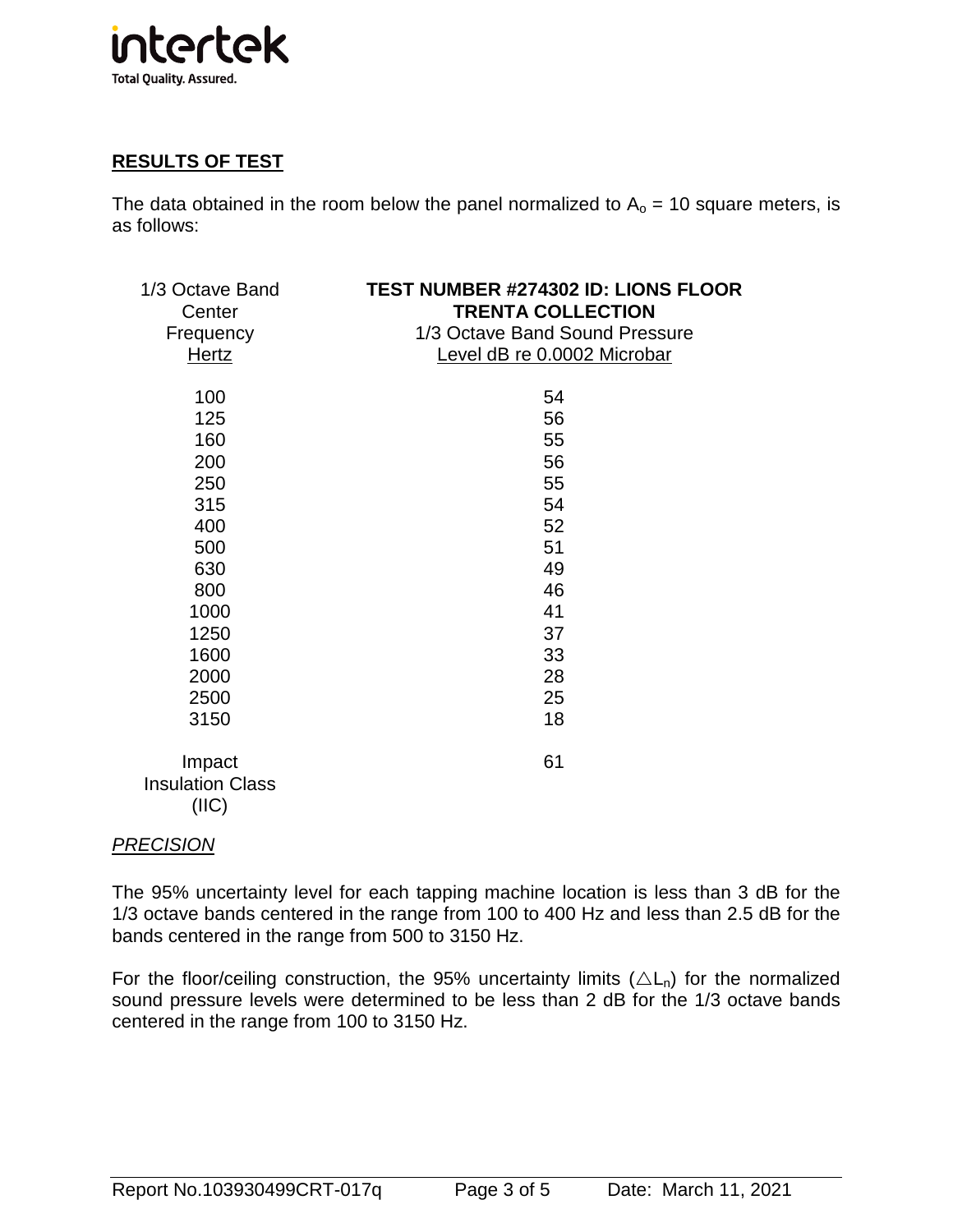

## **TEST NUMBER #274302 ID: LIONS FLOOR TRENTA COLLECTION OVER A SIX INCH CONCRETE SLAB WITH A DROP CEILING**



**One-Third Octave Band Center Frequency (Hz)**

Impact Sound Pressure Level **IIIC Contour**